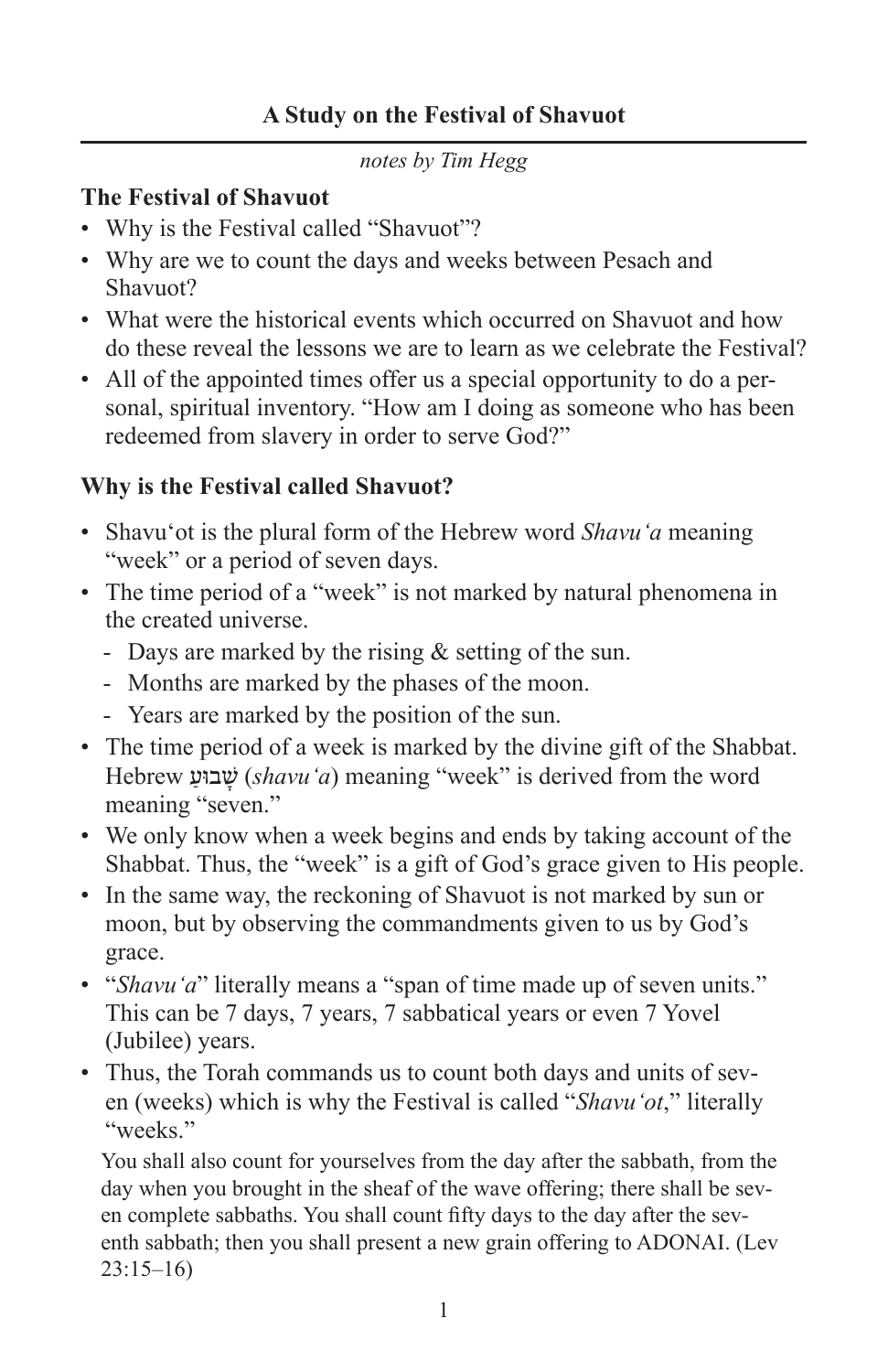# **Shavuot: Connected to Pesach**

- Why did God command us to count the days from the Festival of Pesach in order to determine the day of the Shavuot Festival?
	- In order to teach us that Shavuot is tied to Pesach
	- Pesach = being redeemed from slavery
	- But for what purpose did God redeem us from slavery?
	- "Let My people go that they may serve Me" (Ex 8:20)

### **Why 7 Weeks & the 50th Day?**

• The period of time between Pesach and Shavuot models the cycle of Shemittah years and the Yovel (Jubilee).



- What is the significance of this similar pattern between Pesach/Shavuot and the Semittah/Jubilee cycle?
	- Jubilee (Yovel) signified "remission of debt" and a return of the land to its rightful owner.
	- In one sense, the Jubilee pictures the complete redemption of Israel and the final day of salvation in the world to come.
	- The Pesach/Shavuot cycle is therefore a yearly reminder to keep our eyes focused upon our final destination – eternity with Yeshua.

Beloved, now we are children of God, and it has not appeared as yet what we will be. We know that when He appears, we will be like Him, because we will see Him just as He is. And everyone who has this hope fixed on Him purifies himself, just as He is pure. (1John 3:2-3)

- Is the anticipation of the Messiah's return something that is part of my daily life?
- Have I allowed the "tyranny of the urgent" or the "daily grind" to divert my attention away from those things which are eternal?
- How do my life priorities have eternity in view?

# **Shavuot in History**

- The first major event which occurred on Shavuot was the giving of the Torah at Mt. Sinai.
- How does this give a primary definition to the meaning of the Festival?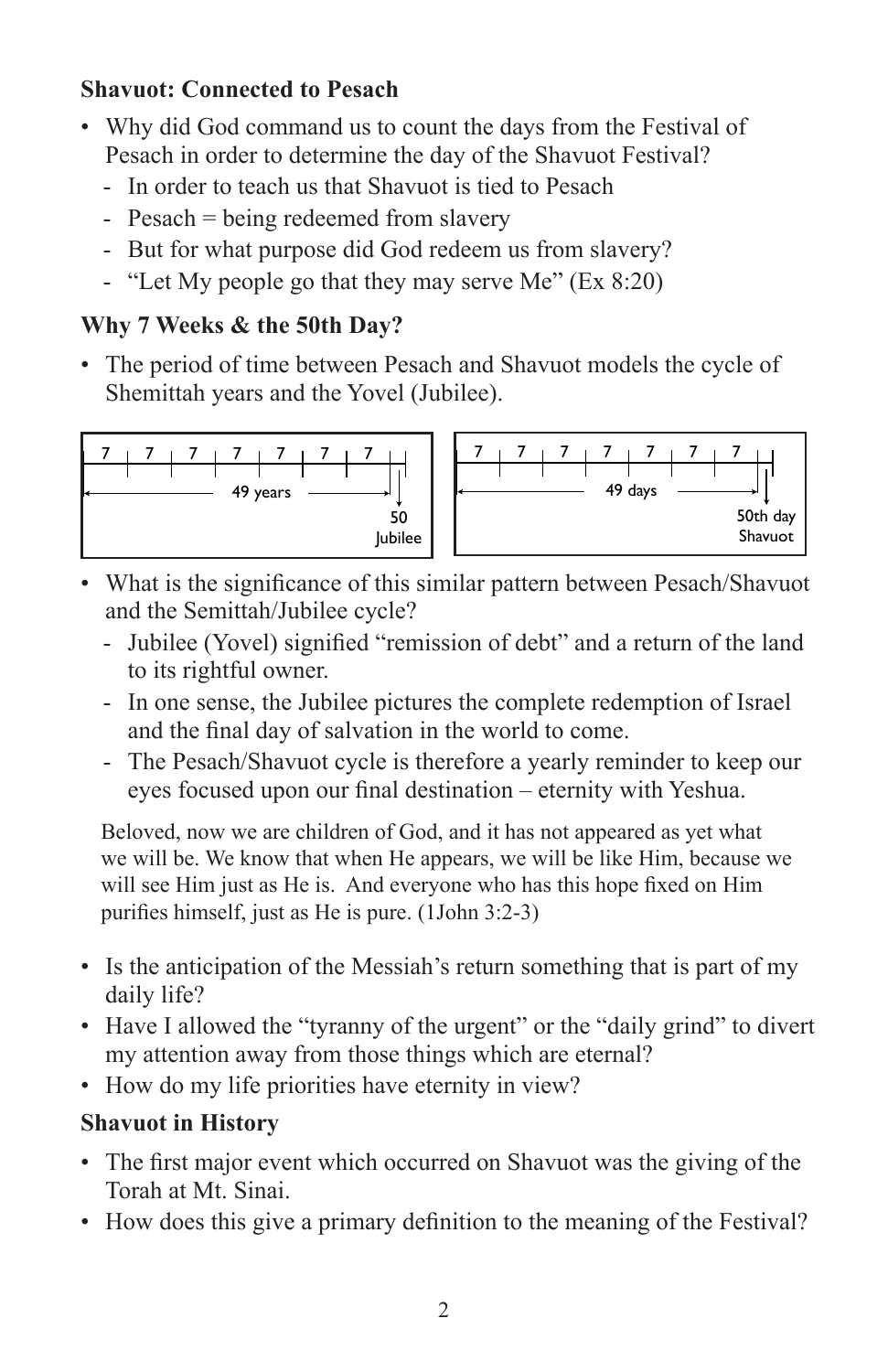

- The Torah was given to Israel at Shavuot to instruct us how we are to serve God as His redeemed people.
- We can only serve God as He intends when our lives are conforming to His instructions (Torah).



And do not be conformed to this world, but be transformed by the renewing of your mind, so that you may prove what the will of God is, that which is good and acceptable and perfect. (Rom 12:2)

For we are His workmanship, created in Messiah Yeshua for good works, which God prepared beforehand so that we would walk in them. (Eph 2:9–10)

• The second major event which occurred at Shavuot was the outpouring of the Ruach, as recorded in Acts 2.

When the day of Shavuot had come, they were all together in one place. And suddenly there came from heaven a noise like a violent rushing wind, and it filled the whole house where they were sitting. And there appeared to them tongues as of fire distributing themselves, and they rested on each one of them. And they were all filled with the Ruach HaKodesh and began to speak with other languages, as the Ruach was giving them ability to speak. (Acts 2:1–4)

• What is the significance of the fact that the Ruach was given in this way at the Festival of Shavuot?

You are witnesses of these things. And behold, I am sending forth the promise of My Father upon you; but you are to stay in the city until you are clothed with power from on high." (Lk 24:48–49)

…you will receive power when the Ruach HaKodesh has come upon you; and you shall be My witnesses both in Jerusalem, and in all Judea and Samaria, and even to the remotest part of the earth. (Acts 1:8)